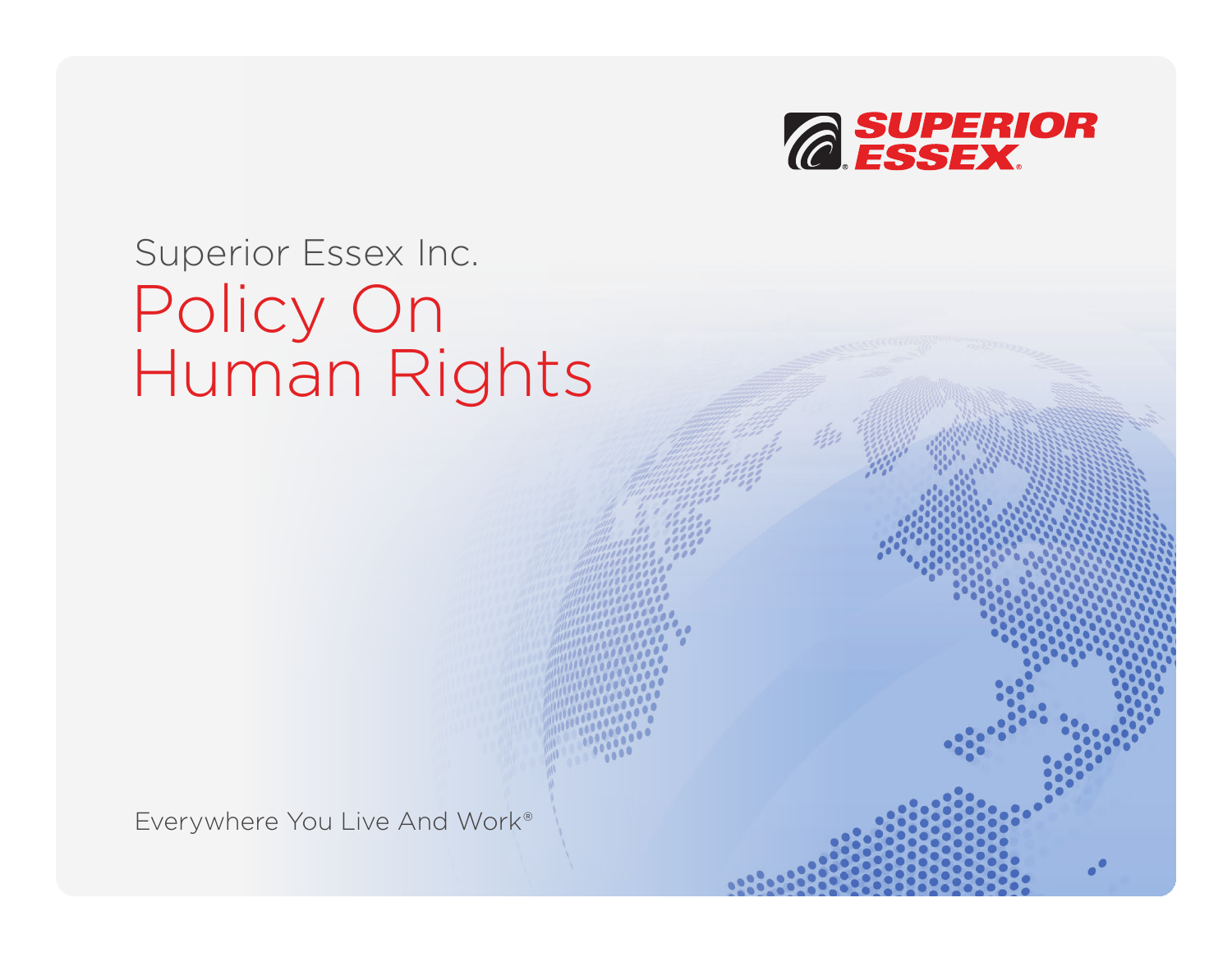

Superior Essex, including its subsidiaries, are committed to acting with integrity in everything we do. We are dedicated to conducting business in a manner that respects, protects, and supports the advancement of human rights around the globe. We strive to uphold the global standards outlined in the United Nations' Universal Declaration of Human Rights and the International Labour Organization's Fundamental Conventions for responsible, integrity-based business, including non-discrimination and equal-opportunity, the freedom to associate and bargain collectively, the elimination of modern slavery or any type of forced labor, human-trafficking, and harmful or exploitative forms of child labor.

2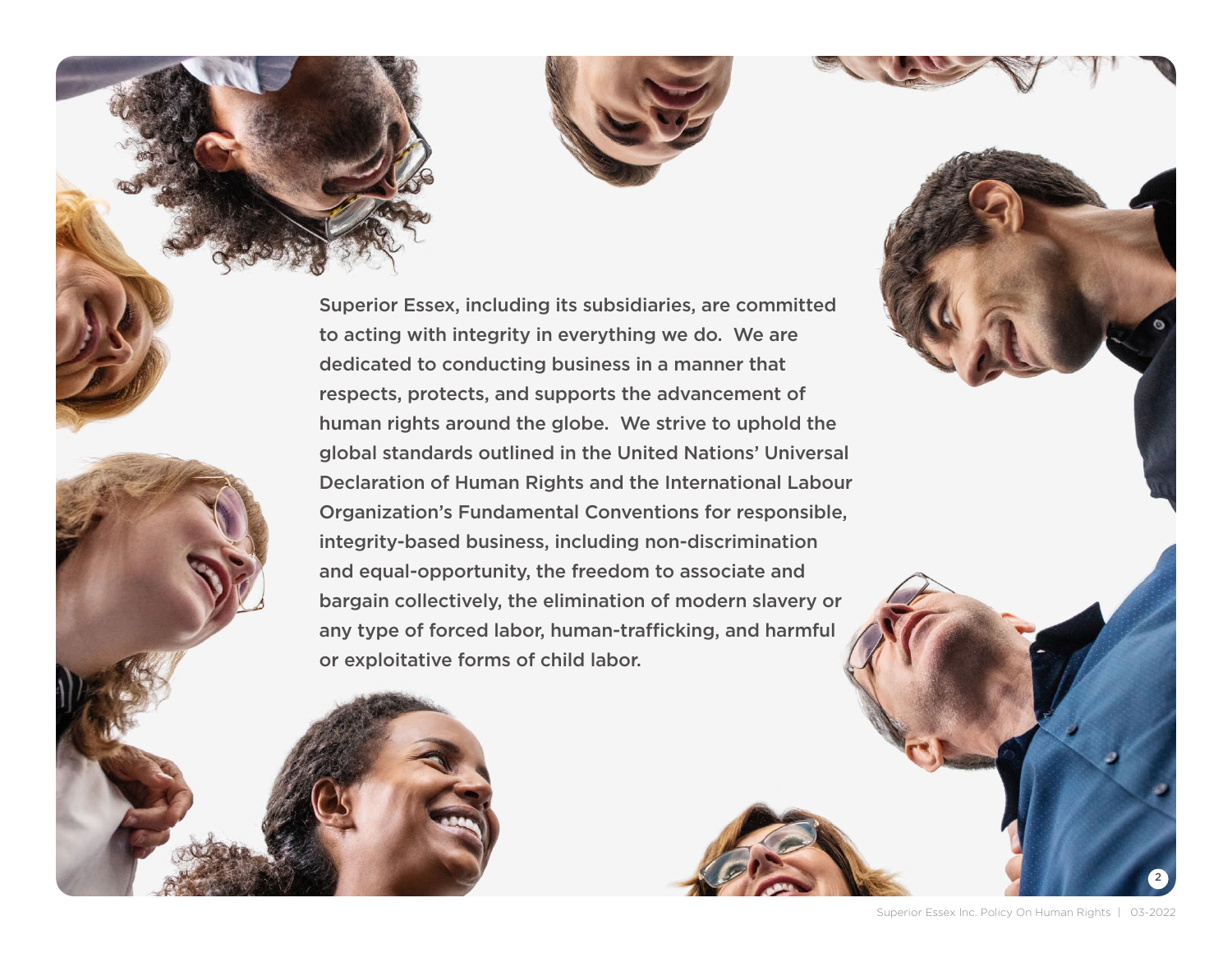As a global business, Superior Essex complies with the laws and regulations of the countries in which we operate and further promote and encourage human rights and integrity-based business through our own policies and practices, including:

- **<sup>&</sup>gt;** *Superior Essex Code of Ethics*, which embodies our ethical standards and core values for how we conduct business around the world.
- **<sup>&</sup>gt;** *Superior Essex Standards of Business Conduct*, which provides detailed guidelines for our employees and members of our value chain on how we will act as a Company and provides general guidance on the laws and policies that apply to all our employees.
- **<sup>&</sup>gt;** *Superior Essex Supplier Code of Conduct* and *Superior Essex Conflict Minerals Policy*, which provide the minimum standards for doing business with us.
- **<sup>&</sup>gt;** *Superior Essex Environmental Policy*, which outlines our commitment to protecting the environment and the health and safety of our employees, customers, and neighbors.

In addition, we further outline our commitment to human rights around the globe in our regional employee handbooks and other policies. Our respect for and promotion of human rights aligns with our goals of sustainability, safety, collaboration, leadership, and respect.

3